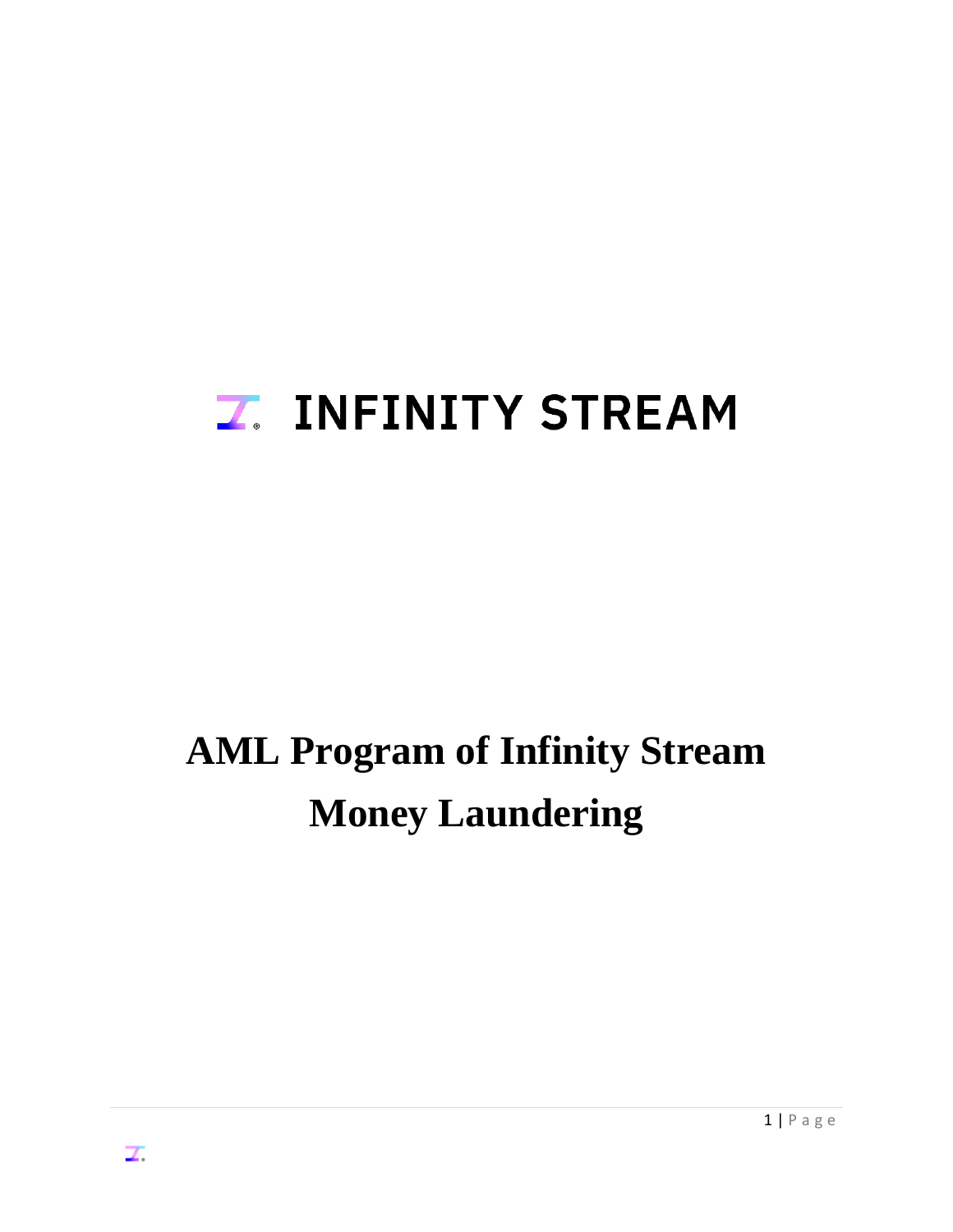## **What is the money laundering?**

Money laundering is process of introducing illegally received funds to legal, economic or financial circulation. Besides, purchasing, storage, or two-way deals and also any attempts of concealment or masking of the true owner, a source or origin of a monetary instrument are considered as money laundering too.

### **Why Infinity Stream Limited performs the AML Policy?**

Like the company, performs the international payment and commercial transactions **Infinity Stream** is obliged to observe regulatory requirements and to perform measures for safeguard against fraud, money laundering and financing of terrorist activity. Our policy in the space of anti-money laundering was created and constructed so that to have an opportunity to prevent money laundering according to requirements of the local legislation in the space of anti money laundering, which includes need to have the adequate systems and mechanisms of control for the purpose of the risk reduction of use by the company of illegally received funds.

**Infinity Stream** has all necessary mechanisms of control and procedures of identification, warning and informing on suspicious activity. To conform to requirements of the local and international legislation, including for the purpose of observance of global sanctions, we under watching accounts of our customers regarding compliance to their state sanctions lists. Besides, we can ask you to provide us documentation to help us to confirm your personality or for the business checking purpose. **Infinity Stream** adhered and will adhere to all applicable laws and regulations in all countries where we performs our activity, or does our business.

**Infinity Stream** developed policy and strategy of anti money laundering and is ready to support constantly this policy and strategy in an effective status at doing all transactions with the clients.

Z.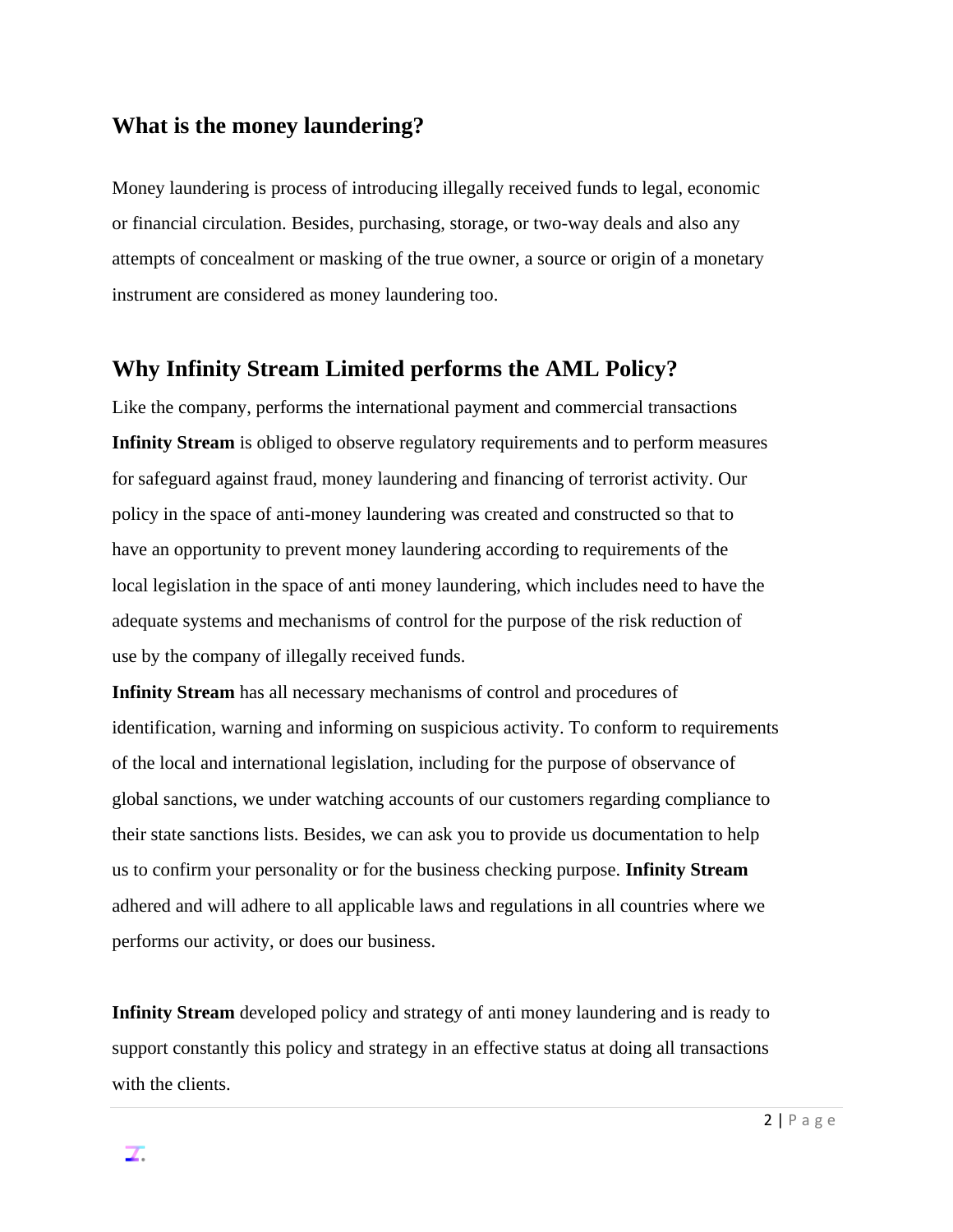**Infinity Stream** implements the AML Policy in full compliance to the legislation and takes the following steps:

#### **1.AML employee**

Has been appointed the AML-employee of the company who coordinates all measures which are perform for prevention of money laundering and provides implementation in daily activity of **Infinity Stream** of the general concept of risk reduction.

To this employee has been assigned the task in course of questions of anti money laundering and the related financial crimes. In this regard was provided the wide range of powers within our AML Policy to it. In particular, have been provided unlimited access to all business data, to all data's, databases and the systems of the website to which he will consider necessary to get access for the purpose of high-quality and effective implementation of the tasks identification of the facts of suspicious activity.

This employee of our company bears personal responsibility for creation, support and effective functioning of all **Infinity Stream** programs directed to anti money laundering for the purpose of identification, assessment, monitoring and risk management, associated with money laundering, suspicious activity, terrorism financing, financial crimes and fraud.

#### **2 .Justified Risk**

Has been developed and implemented in activity of **Infinity Stream** the Justified Risk program which purpose is assessment of level of risks getting of this or that transaction into the list of the transactions which are perhaps performs with violation of the principles of anti money laundering or perhaps associated with risk of financing of terrorism. The Justified Risk program is created for exact and operational assessment of risk level which can arise in interaction with this or that client. Specialists of **Infinity Stream**, whose duty assessment of similar risks enters, apply this program that making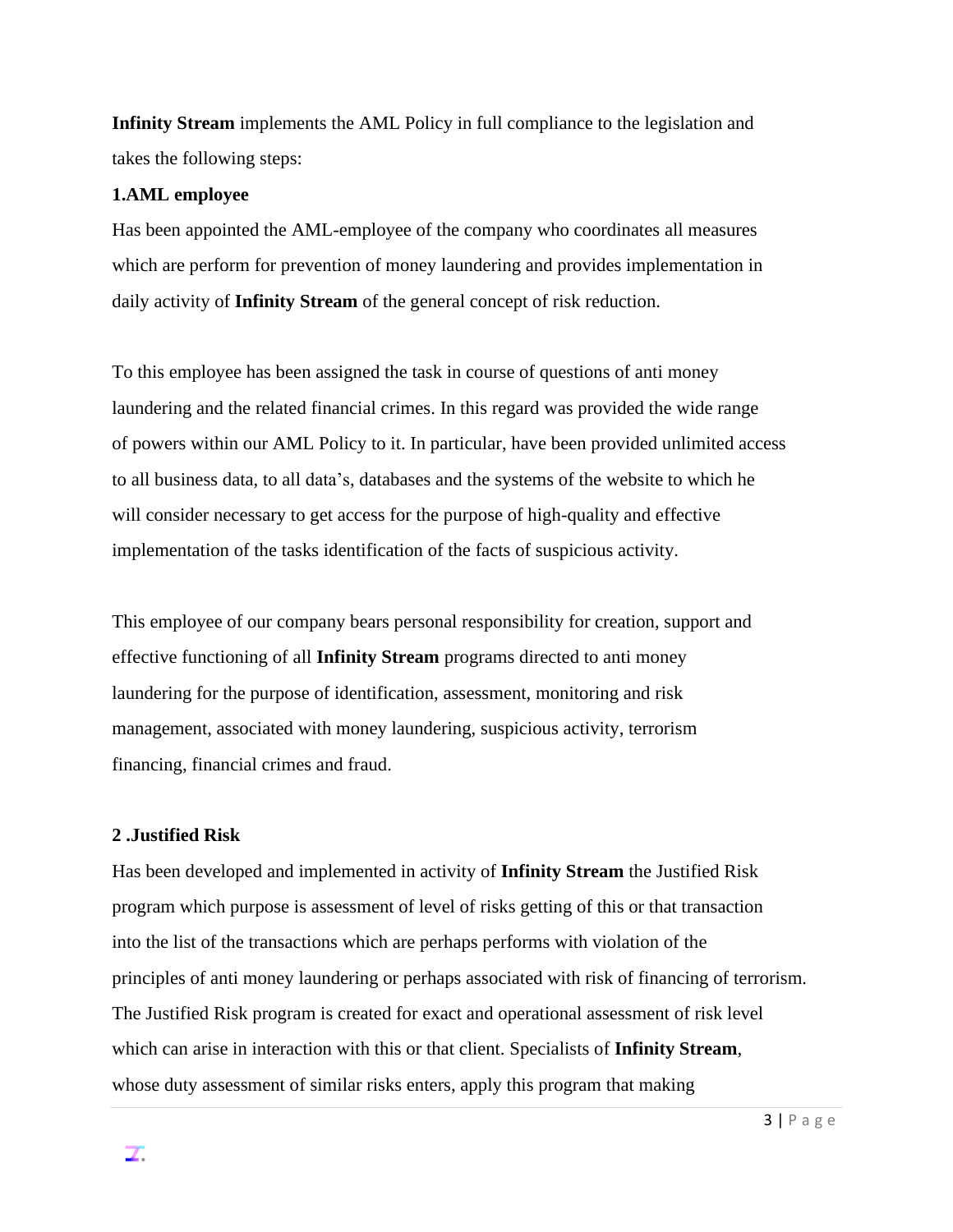decision on continuation or the termination cooperation was carried out most quickly and on the principles of objectivism and justice. The Justified Risk program also determines the level of validity of interaction and creates the exact and informed recommendations about performing transactions with each client.

Using the Justified Risk program, **Infinity Stream** performs constant risk analysis of anti money laundering for assessment of level of influence of this risk, in view of clients of the company, in view of the the geographic location of points of risk and also undertakes the appropriate measures of precaution, based on results of such analysis.

#### **3. KYC**

Know Your Client (KYC) program has been developed and implemented in activity of **Infinity Stream** which purpose is appropriate check and identification of clients and also observance of the procedures provided by the Justified Risk program.

The Know Your Client program was implemented in all business directions and includes not only knowledge of clients with whom **Infinity Stream** concluded deals, or concluded the single contract, or cooperates as the long-term business relations or to which provides services, but also and the clients having certain privileges in our company.

The procedure of program implementation includes strict requirements to identification of the client, name checking, constant control and regular monitoring of all existing business relations and the performed financial transactions and operations.

The special procedural actions directed on risk mitigation are applied to the clients concerning the countries, listed of the countries with the increased risk.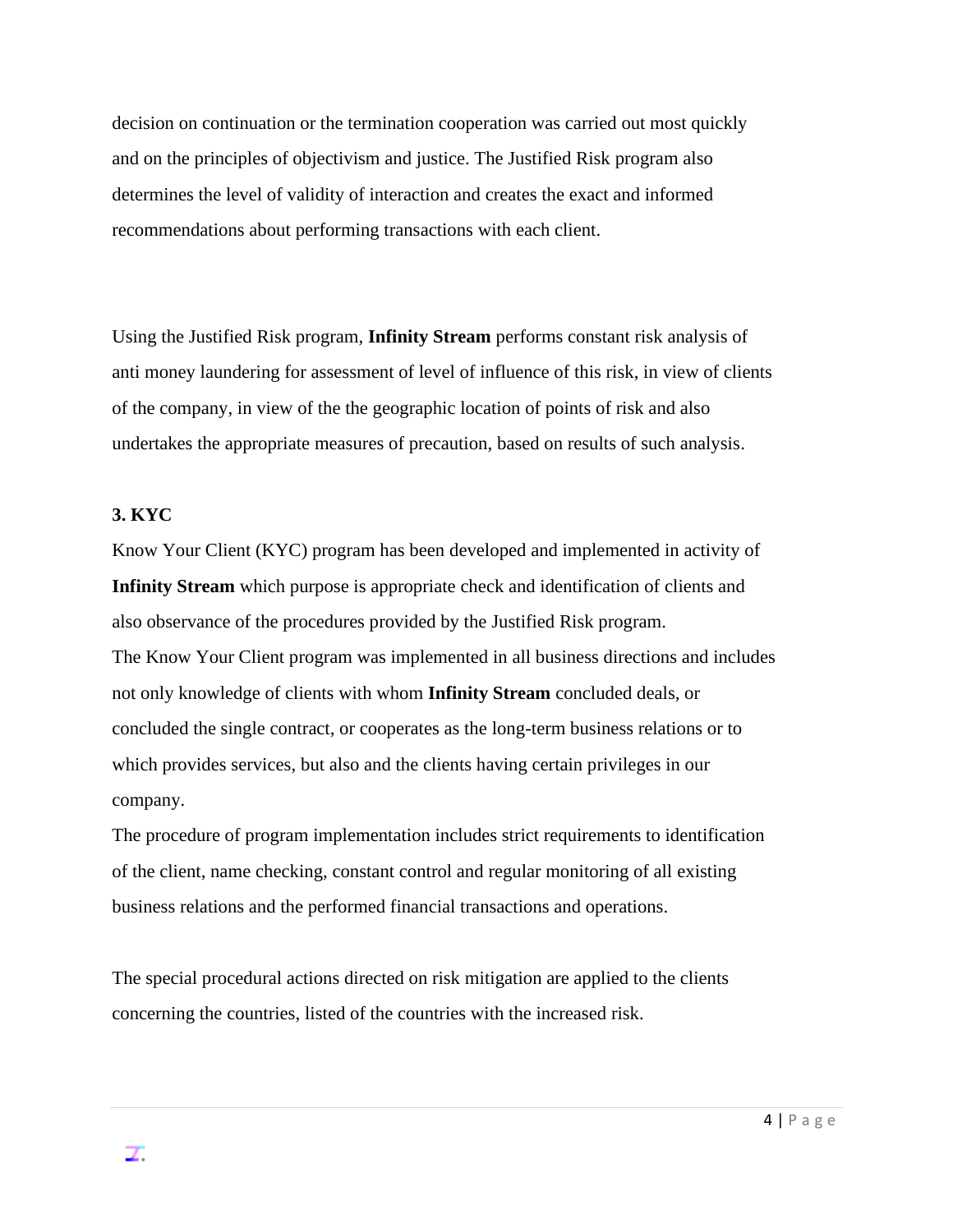### **4. Secure Bank**

The Secure Bank program has been developed and implemented in activity which purpose of creating was an achievement of due level of precautionary measures and implementation of constant control on all financial business activity interfaced to bank operations and ATM-payment cards.

This program provides the strides directed to receiving by all lawful ways of sufficient information on bank of the client completely to understand his priorities and his reputation, on professional assessment of level and the fact of observance by the corresponding contractor of the client of all instructions and provisions regulating anti money laundering. Besides, the Secure Bank program helps to exercise control of transactions which can be regarded as the actions promoting terrorism financing and also helps to exercise control of suspicious activity with use of doubtful banks.

In case of identification of the fact of use by the client of the banks of doubtful reputation entering the list of the organizations which can render financing of the terrorist organizations or which were noticed in suspicious activity, or entering sanctions lists and also applying the Safe Bank program and using ways and control methods and filtrations of bank transactions regarding existence of the imposed embargo of transactions with certain contractors, **Infinity Stream** will not maintain business relations with clients who use in the their activity banks with doubtful reputation or who were noticed in suspicious activity.

## **5.Sanctions and Embargo List**

The Sanctions and Embargo List program which purpose of creation was a control of process selection of new clients and of already existing clients and also control of implementation requirements for detection of the transactions contradicting sanctions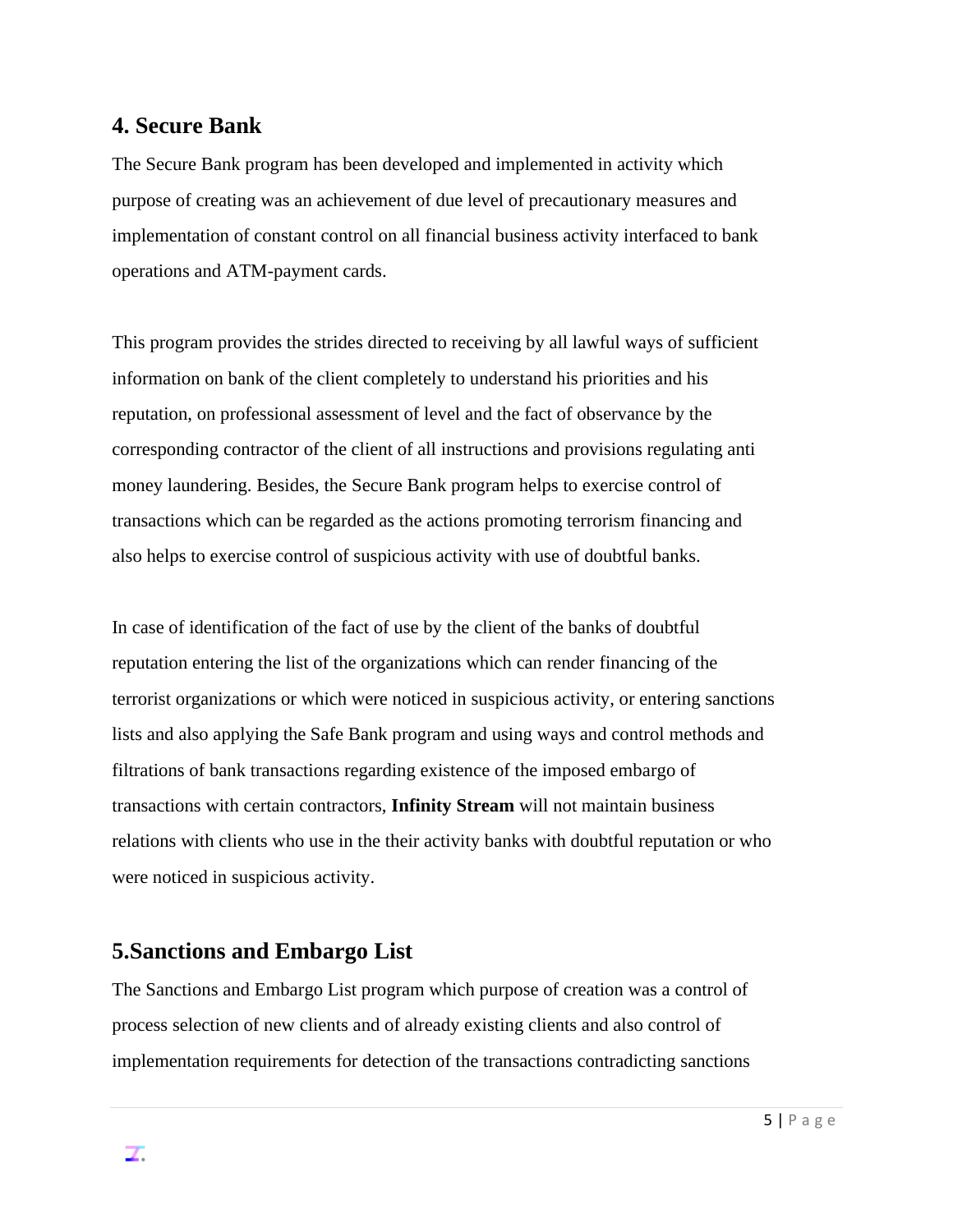lists and embargo before these deals are concluded by us is developed and implemented in activity.

The absence in all sanctions lists and the imposed embargoes of data of the client or the contractors affiliated with it is an obligatory circumstance for continuation of effective cooperation of any client with **Infinity Stream**. We will constantly perform an inspection on absence of any client in the above-stated sources and we will not support business relations with clients who appeared in sanctions lists and the imposed embargoes.

## **6.Program of training and instructing**

Has been developed and implemented in activity the program of training and instructing of all staff of the company concerning the financial transactions performed by the company concerning anti money laundering and financing of terrorism.

The special emphasis on instructing and training according to this program is made on those staff of the company to whose duties processing of transactions and also initiation and establishment of business relations Betweenween the company and clients belongs.

The program of training and instructing is tied to the real situation of a situation in business for guaranteeing that circumstance that the staff of the company has complete idea of what main ways and methods of money laundering which can take place in business exist. The program of training and instructing also includes the set of the general duties following from applying of standard and legal and internal requirements and the related daily duties of personnel of the company which have to be observed by them in everyday life and also application of electronic and investigative typology which will help them with recognition and classification of certain actions as money laundering or criminal financial acts.

# **7.Honest Technologies**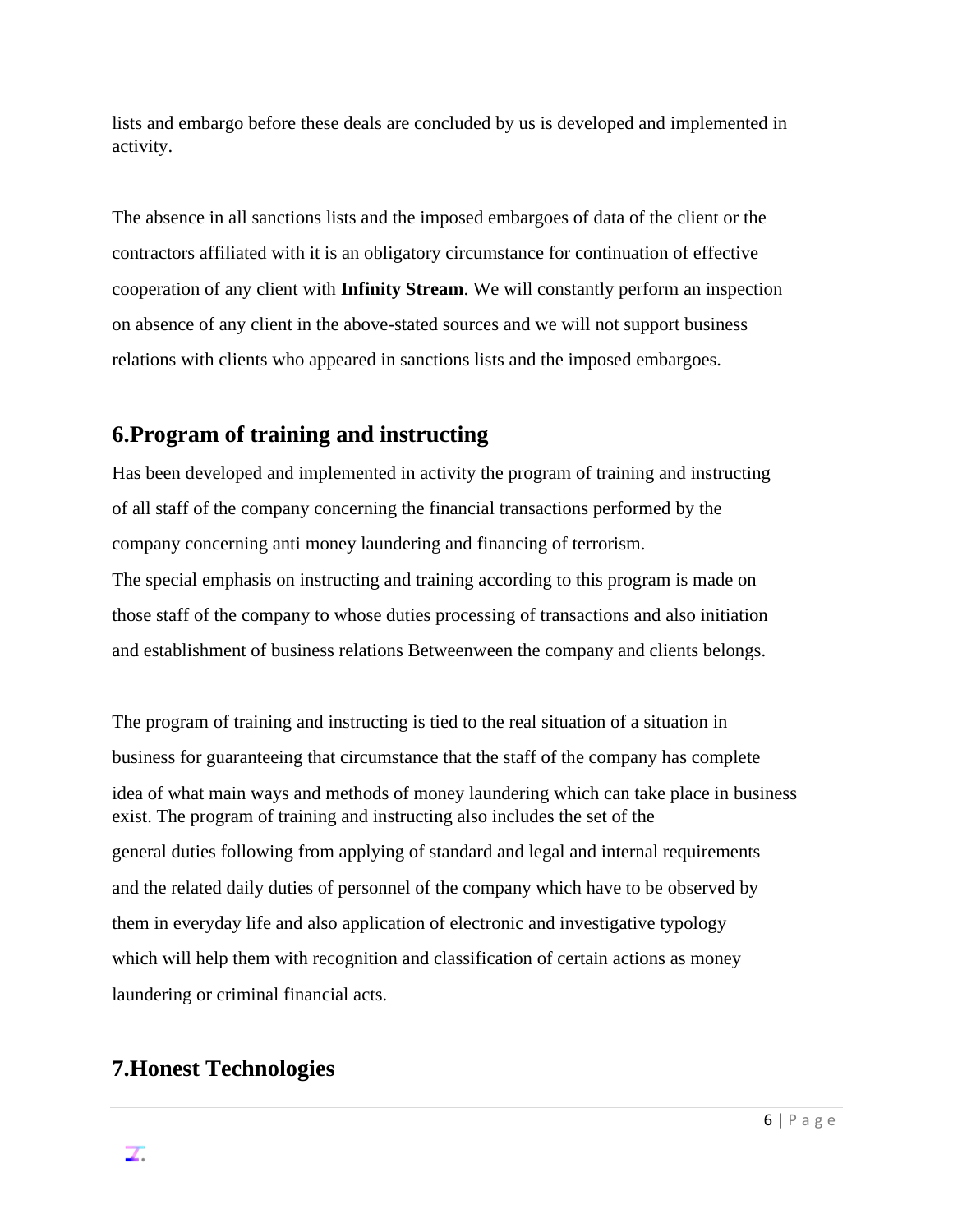Has been developed and implemented in activity the Honest Technologies program which task expert assessment, monitoring and approval of new business products and the services provided by our company enters.

**Infinity Stream** introduced a package of measures of safety and the constant control directed to that in every possible way and effectively to interfere with that our new business products became the tool or were indirectly used for money laundering or financing of terrorism and also to interfere with that use and usage of our new business products and services directly or indirectly promoted anonymity of the financial transactions or operations performed by the client.

## **What will occur in case of identification of our AML Policy violation?**

The **Infinity Stream** company is obliged to refuse provision of services or has to stop any business relations if we are not able to create necessary and sufficient reasonable confidence that we know the true identity of the client or if the business or formal requirements concerning identification of the client to them are not executed properly and according to our AML policy in case us the corresponding inquiries to this client are initiated.

**Infinity Stream** does not accept assets on which we have information that these assets are known or presumably known as income gained from criminal activity.

**Infinity Stream** does not support relationship with the persons known or presumably known as the persons concerning the organization of terrorist or criminal activity or being members of the above-stated organizations or which are in lists of sanctions and also with the persons which were included in certain lists of sanctions and the imposed embargoes.

#### **The information and transaction safety**